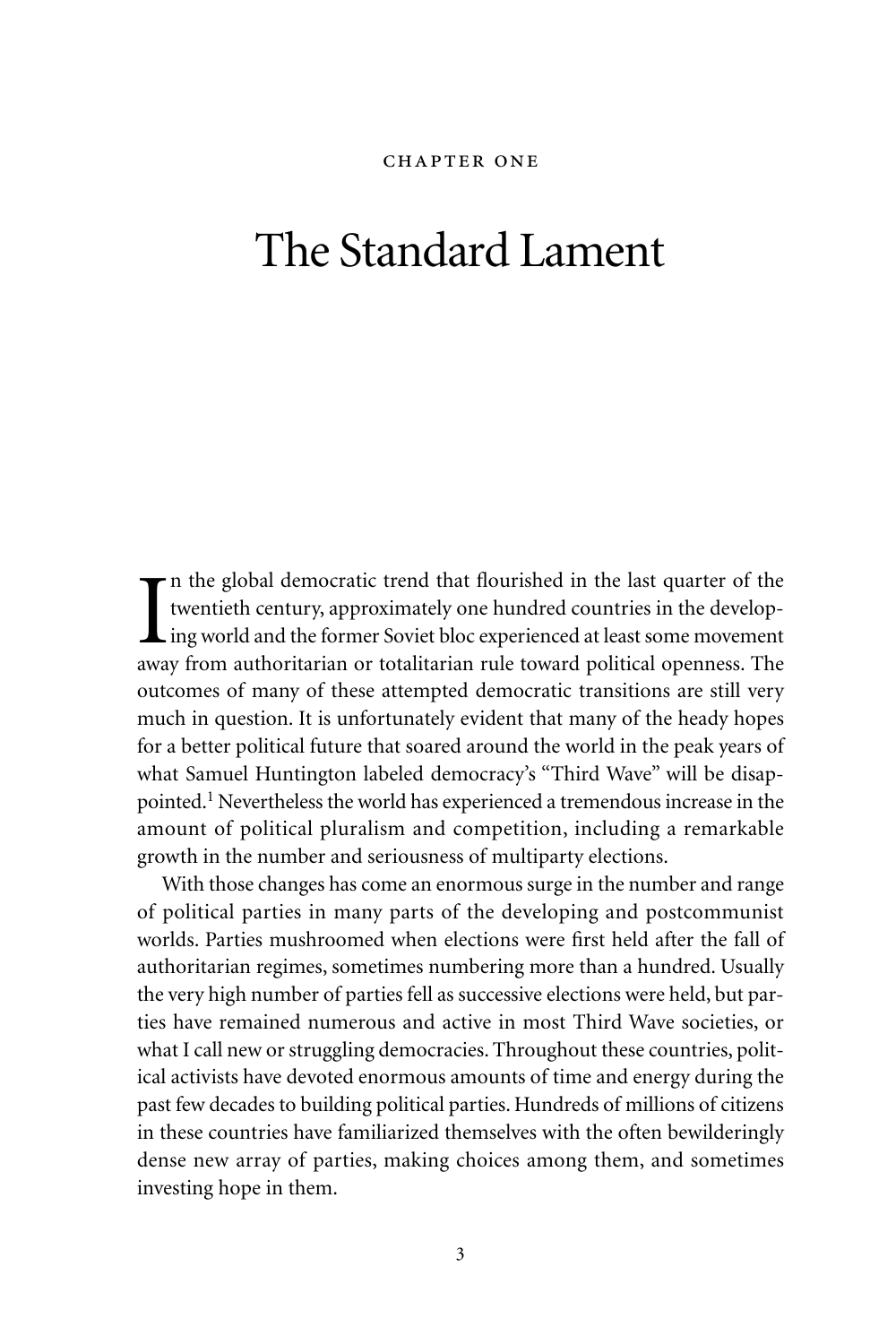Although political parties are becoming much more numerous and active in the developing and postcommunist worlds, this is by no means their golden age. In fact this period of remarkable growth in political parties around the world has an enormous, dark underside: Throughout the developing and postcommunist worlds, political parties are held in extremely low regard; in most of these countries they are the least respected or trusted of any public institution.2

In my research on democratization and democracy promotion in recent years I have encountered this low regard for political parties firsthand everywhere I go. I have been very struck not only by the ubiquity and intensity of the negative views that people hold vis-à-vis their political parties but also by the similarity of these views across drastically different political contexts. When one asks people almost anywhere in Asia, Central and Eastern Europe, East and Southeast Asia, Latin America, the Middle East, South Asia, the former Soviet Union, and sub-Saharan Africa about their political parties, one is almost always answered with harsh statements of disgust and disrespect. People come forward with scathing criticisms about parties that sound almost uncannily similar wherever one is. The main elements of this critique, which upon repeated hearing I have come to call "the standard lament" about parties, are the following:

- Parties are corrupt, self-interested organizations dominated by powerhungry elites who only pursue their own interests or those of their rich financial backers, not those of ordinary citizens.
- Parties do not stand for anything; there are no real differences among them. Their ideologies are symbolic at best and their platforms vague or insubstantial.
- Parties waste too much time and energy squabbling with each other over petty issues for the sake of meaningless political advantages rather than trying to solve the country's problems in a constructive, cooperative way.
- Parties only become active at election time when they come looking for your vote; the rest of the time you never hear from them.
- Parties are ill-prepared for governing the country and do a bad job of it when they do manage to take power or gain places in the national legislature.

In different countries one sometimes hears additional points of indictment about their parties, emphasizing issues that may be particular to that political scene, such as a party leader known for especially flagrant misbehav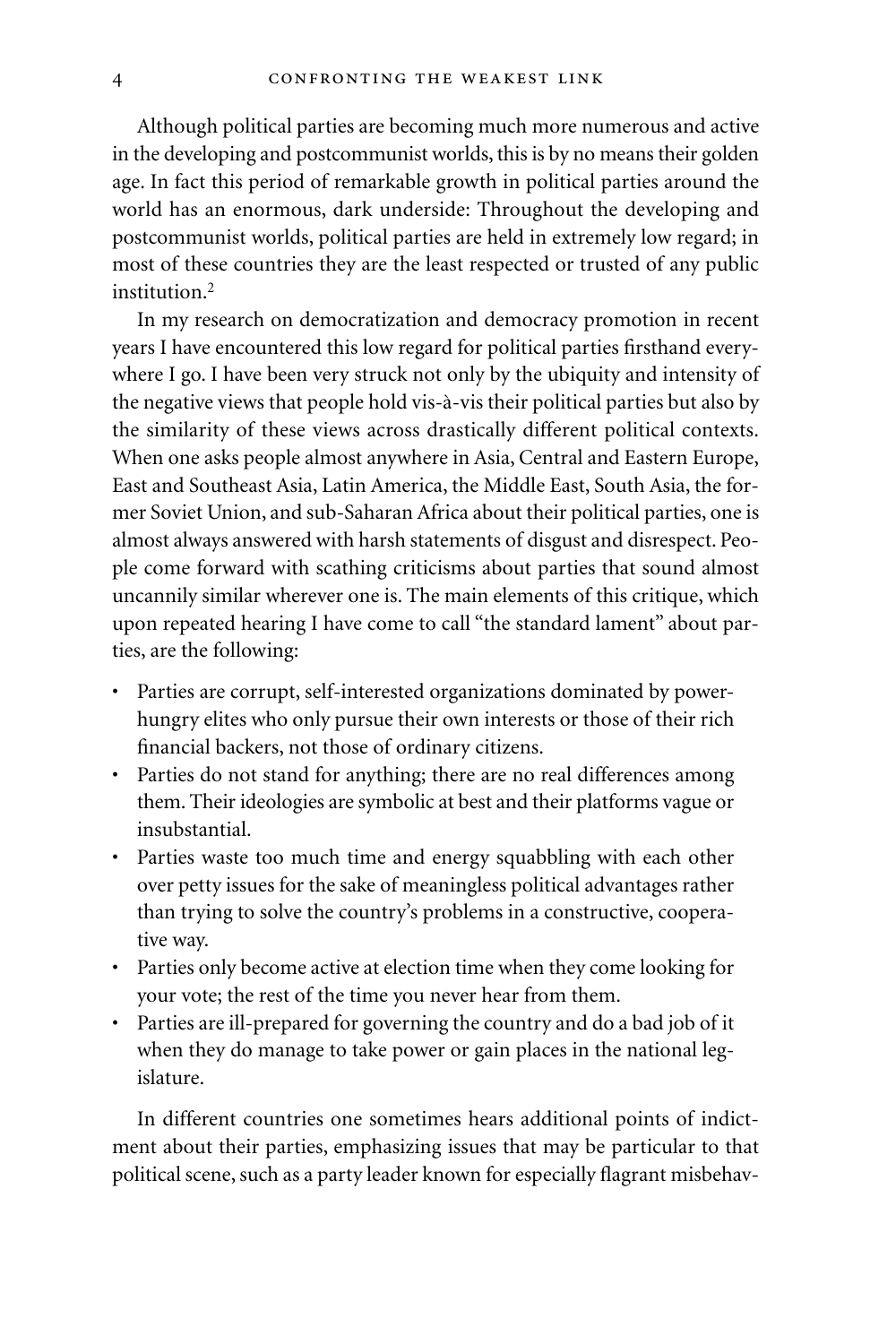ior, collusion between the opposition and the ruling party, or cheating by the ruling party in the last election. The standard lament is a common core narrative in almost all new or struggling democracies, but not necessarily always the full story of the public's unhappiness with parties.

### **Are Parties Really So Troubled?**

Confronted with the rising tide of discontent about political parties in new and struggling democracies, some political observers are unalarmed. It is natural for citizens in a democracy to be disgruntled with their parties, they assert, and parties in established democracies have themselves been suffering an erosion of respect and loyalty over the past several decades. In fact, they argue, the rabid dislike of parties in new or struggling democracies may actually be a positive sign. It shows that citizens are avoiding any blind faith in their politicians and instead expecting tangible performance from them and punishing them when they do not deliver.

Appealing though this point of view may be, it risks passing too quickly by the very real, serious problems that parties in many new or struggling democracies have. It settles too easily for a facile equivalence between the skepticism or cynicism that citizens of established democracies often feel toward their parties, and the harsh, bitter disregard for political parties that has become common in new or struggling democracies.

It appears to be true that many citizens new to the messy realities of multiparty politics have a hard time distinguishing between, on the one hand, those negative elements of politics that although regrettable are essentially inevitable, and, on the other hand, those that are signs of serious political dysfunction. For example, they are horrified that politicians competing for power turn out to be self-serving and relentlessly ambitious. They are shocked by the unprincipled, hypocritical nature of so much of the behavior and rhetoric of politicians. They are disillusioned that parties reflexively fight over every little thing, turning even trivial issues into partisan skirmishes. They are angry that money plays such an important role in political campaigns. In short, there is a distinct "welcome to democracy" quality to some of the standard lament about political parties, as citizens confront the often disappointing realities of multiparty competition.

The devastating unpopularity of political parties in so many countries grappling with democratization also appears to be partly due to citizens blaming parties for many things that are not, strictly speaking, the parties' fault, or at least are not attributable to the deficient nature of parties as organizations.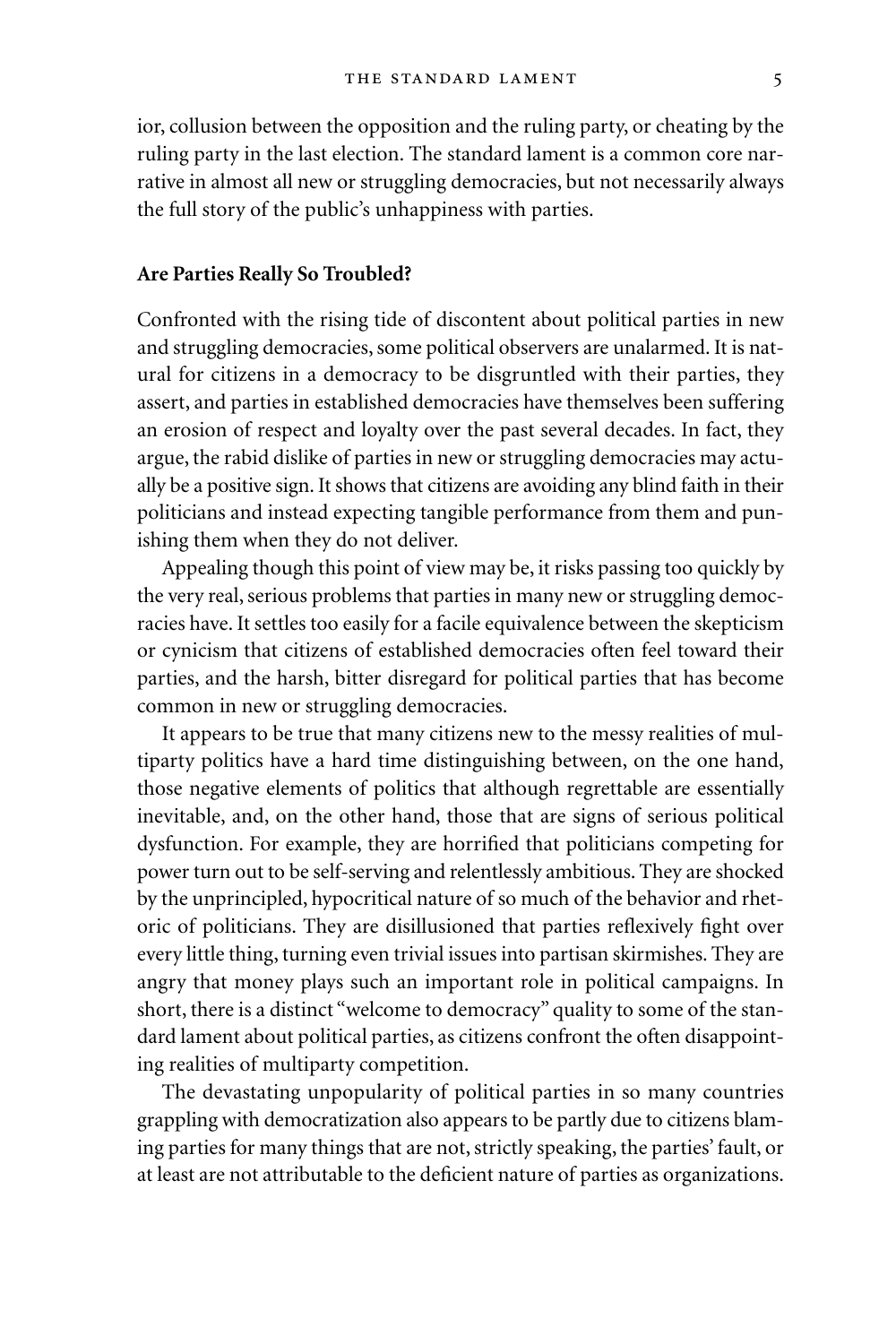Most of these countries, for example, have chronically weak, ineffective states that deliver poor services and lack the capacity to design and implement effective policies. They often have poorly performing economies or, even if growth is achieved, high levels of inequality and persistent poverty. Citizens of these countries naturally tend to become frustrated and angry about the poor services, harsh economic conditions, and other difficult elements of their lives that are related to the weakness of the states. They tend to cast a wide net of blame against the government and "the politicians" for such problems. Political parties, being closely wrapped up with the governing powers, often are blamed as well, even though the things about parties that irritate citizens, such as their corruption or self-interestedness, are not necessarily primary causes of the country's poorly functioning economy or state. In other words, because the political parties of a country are the institutions that formally run the country, they will tend to be blamed for whatever goes wrong, no matter what the larger set of causes are for the country's ills. And given that life for many citizens of countries attempting democratization is riddled with serious hardships and aggravations, it is not surprising that political parties, as a group, are an unpopular institution.

Undoubtedly many citizens new to pluralistic politics are having trouble sorting out which of the negative features of parties and politicians are unavoidable elements of democracy and which are really signs of serious trouble. They are blaming parties for many things that are not necessarily the result of shortcomings in the parties per se. Nevertheless, it is clear that political parties in many new or struggling democracies are indeed highly problematic organizations from the point of view of democratic development.

Most are what might be called political cabals or clubs—highly personalistic, leader-centric organizations in which an assertive, ambitious, often charismatic party leader, together with a set of close followers and associates, pursues political power through elections. Such parties tend to have weak organizations with few paid staff and often only a skeletal presence outside the capital. In extreme cases they are miniscule organizations, nicknamed "briefcase parties" in some societies (or "Toyota parties" in Peru, based on the idea that all their members can fit into a Toyota), that consist of no more than a self-appointed leader and a few followers. What party organization does exist is run in a command fashion by the party leader no matter what formal management structures and procedures have been established. The parties are usually financed by small numbers of wealthy backers, sometimes including the party leaders themselves. The identities of the parties' main financial backers are usually kept secret and the party finances are controlled by the party leaders and man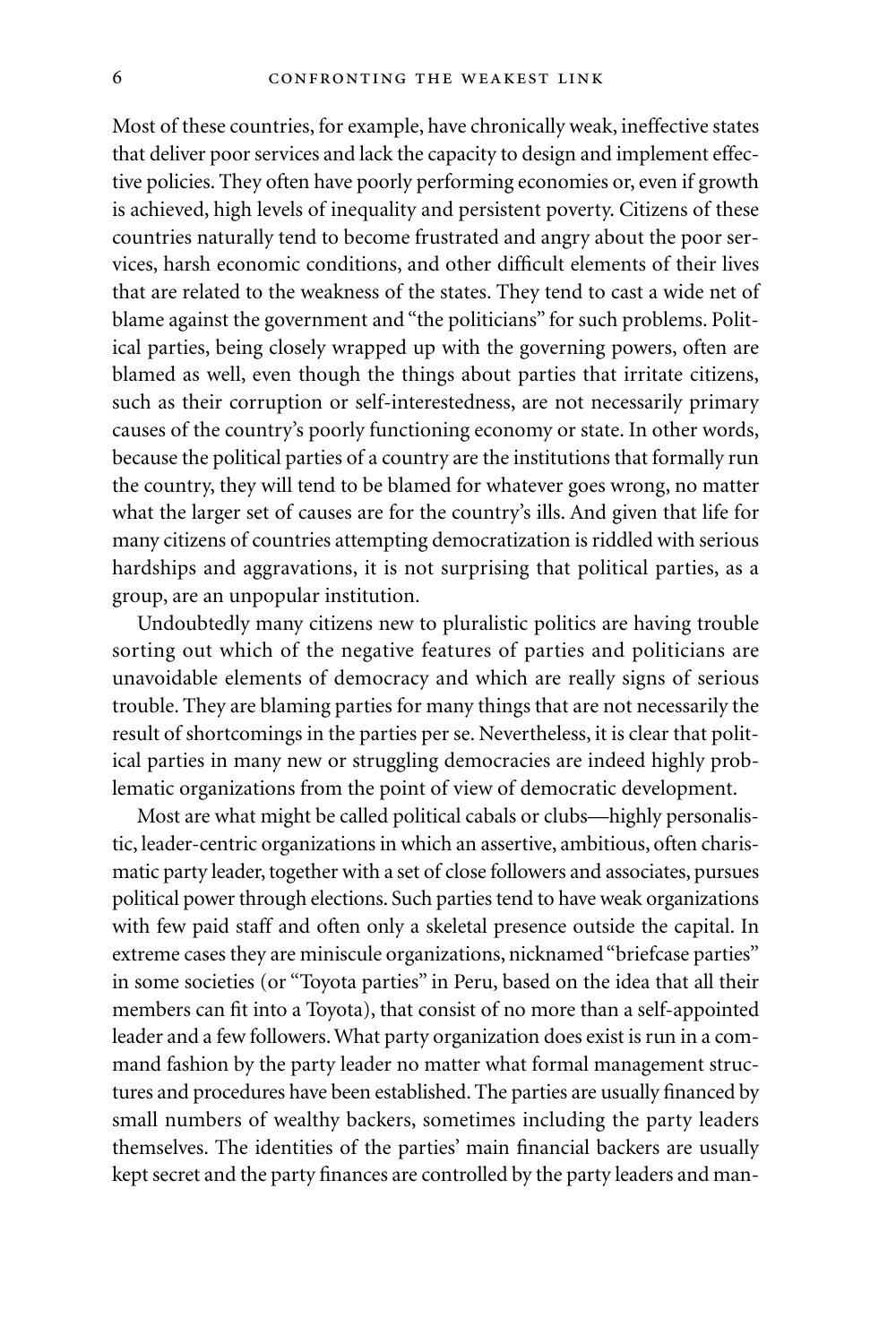aged in a nontransparent fashion. These parties are primarily oriented toward campaigning. They swell in size and activity during electoral periods and diminish substantially outside them. They usually have little capacity for analyzing and formulating policies and their electoral platforms are collections of generic policy positions lacking any well-defined ideological orientation.

A small number of parties in new or struggling democracies—although often the more important of the parties in any one country—are somewhat more organizationally developed than the other, more common type. In some cases these larger parties have developed a substantial organization through slow growth over a long period of time with periods in power that have allowed them to make use of patronage and state resources to build up the party. Some of the older South American parties, such as those in Argentina, Chile, Colombia, and Uruguay, are of this type, as well as some of the older parties in South and Southeast Asia. In other cases, the larger parties are successors to precedent organizations from which they have been able to inherit resources, personnel, and institutional structures. These predecessor organizations may be former ruling parties in single-party systems, as in the former communist countries and some African countries, or liberation or other armed movements, as in parts of southern Africa and Central America.

Although these parties have more substantial organizations than the very personalistic parties described previously, and have often passed through several or even many party leaders, they nevertheless also usually remain quite centralized, top-down organizations in which the party leader and those immediately around the leader wield extensive power in all matters institutional. Party financing is often more extensive than in the less organizationally developed parties but still usually dependent on a limited set of behind-the-scenes backers (and state resources if the party is in power), and is handled from the top in nontransparent ways.

These more organizationally developed parties are also highly electorally oriented. They often have a stronger relationship to a defined constituency and membership that they attempt to service and protect, usually through patronage networks. They may have a certain ideological tradition, often based on the political ideas that were most popular in the developing world in the 1950s and 1960s, such as socialism or decolonization and nationalism.Yet their ideology has typically faded over time and has little connection with the policies they actually pursue, which are largely opportunistic or pragmatic.

Obviously this initial description of parties in new or struggling democracies is extremely broad-brush and leaves out many particularities and variants, which are considered in subsequent chapters. The point for now is that very gen-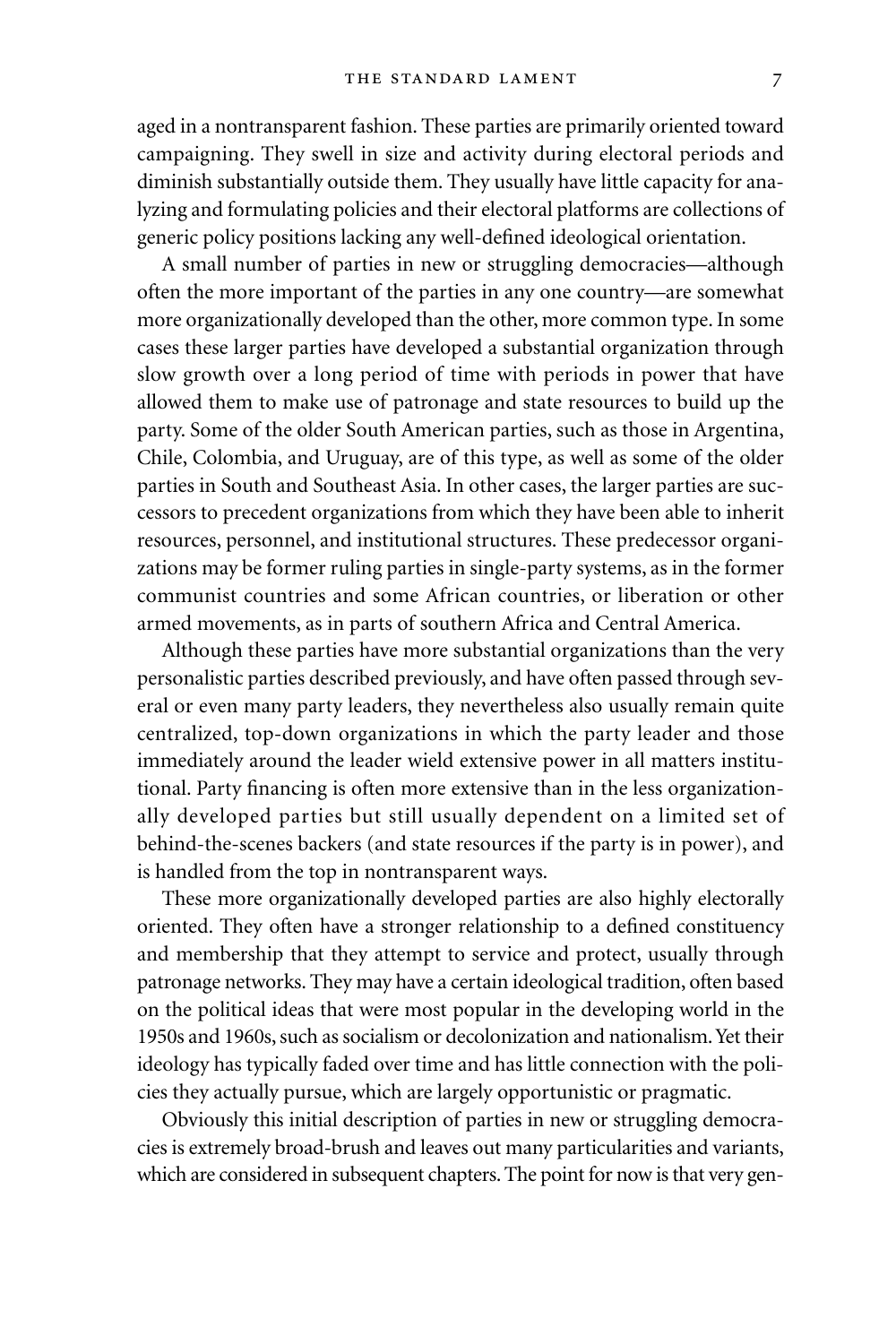erally speaking, political parties in these countries exhibit certain consistent features. Although they can be divided into categories of less and more organizationally developed, almost all display a tendency toward leader-centrism, topdown organizational management, nontransparent and often highly personalistic financing, relentless electoralism, and ideological vagueness. In short, the standard lament that so many citizens in new or struggling democracies have about their parties does indeed have roots in the reality of their parties, even taking into account the often excessively high expectations that citizens of these countries have at the start of the attempted democratic transitions.

The systems that are made up by the troubled parties of new or struggling democracies are, not surprisingly, fraught with problems as well. In chapter 3, I consider one framework for analyzing the different types of party systems in these countries. Here I highlight two of the principal problems that their party systems tend to exhibit. First, some of the party systems are unstable and volatile. New parties rise and fall quickly. Only a small number of parties last more than a few elections and in some cases none lasts more than a generation. Parties lack defined constituencies. Voters cycle through the choices on offer, embracing sudden enthusiasms and dropping them just as quickly after the initial thrill is gone. Not being able to count on a stable base, and facing extinction if they fail to score in elections, many parties in such systems have to work increasingly hard to try to win votes. This fuels their need for money to finance their campaigns, which pushes parties to multiply certain behaviors, such as corrupt financing and selling places on the party lists to the highest bidders, that only vitiate their credibility with citizens, thereby deepening the problems of unstable bases and aggravating the boom and bust cycle. Guatemala, Peru, the Philippines, Poland, Thailand, and Venezuela are all examples of countries with party systems that have shown high levels of instability in the past fifteen years.

Second, other party systems in new or struggling democracies have the opposite problem from instability. They are systems in which one or two parties, usually parties of the latter type described above—parties with substantial party organizations but a high degree of centralization, corruption, and other problematic features—have a virtual lock on the system. New political entrants are unable to gain a place in the system. A small closed circle of elites accumulates a large amount of power and the main parties are able to resist any pressure for reform due to their predominant position. Many countries in South America, sub-Saharan Africa, and the former Soviet Union have systems of this sort. If the system stays closed while performing poorly for the majority of citizens over a sustained period, pressure on it will accumulate. If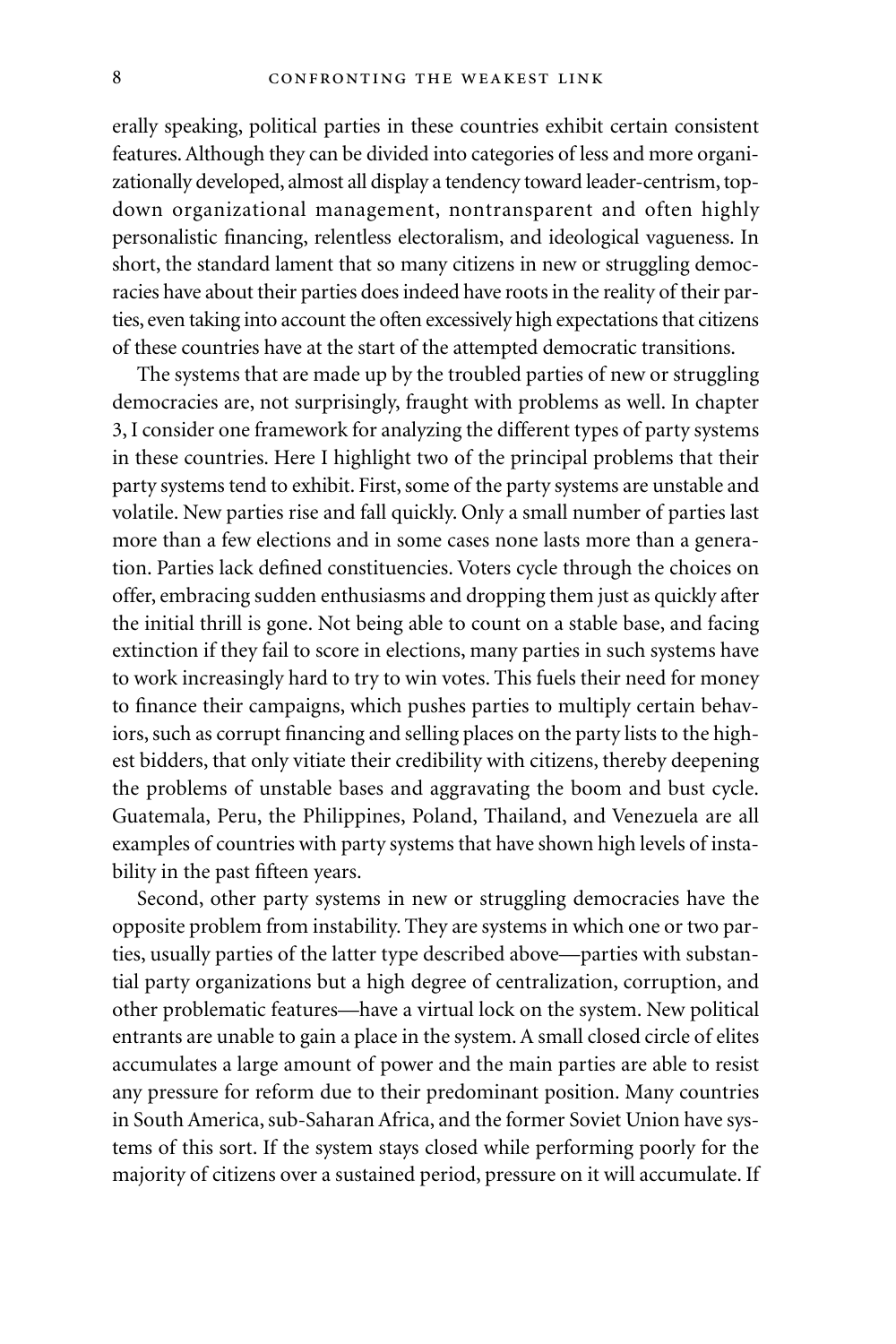the pressure is not relieved through reforms it may lead to the rise of a strong antiparty challenger to the system, such as occurred in Venezuela in the 1990s with the rise of Hugo Chávez and Bulgaria in a milder form in the late 1990s, culminating in the coming to power in 2001 of a new political movement led by former King Simeon Saxe-Coburg-Gotha. Or the system may face sharp disjunctive change in which striving political actors or movements overwhelm the decayed or brittle established ones, as in Georgia in 2003 and Kyrgyzstan in 2005.

#### **The Inevitability of Parties**

Given the depth and pervasiveness of problems with parties, it is natural to ask whether it might not make sense just to give up on them, to look for other ways to institutionalize democratic politics. Perhaps, it can be asked, the widespread weaknesses of and unhappiness with parties is a sign of some deeper evolution in global politics away from parties altogether, one that should be embraced rather than resisted.

The idea of moving beyond political parties—simply jettisoning them with all their accumulated deficiencies—certainly holds appeal to people all around the world exasperated to the point of despair with the parties they have. The problem, however (leaving aside the fact that at least some parties in many new or struggling democracies are deeply entrenched and are not going away anytime soon), is that it is not clear what institutions or processes might replace them and fulfill the core democratic functions that parties, at least in theory, are supposed to fulfill.<sup>3</sup> These functions are sometimes elaborated at great length by political scientists but basically boil down to several crucial things: in a well-functioning democracy, parties represent citizens' interests before the state (the terms *interest articulation* and *aggregation* are often used on this point), engage and involve citizens in democratic participation, structure the political choices that citizens have in elections, and form the governments and take responsibility for governing.

Perhaps the most common idea about possible "postparty" democracy is that a greatly strengthened civil society could take over from parties, redefining democratic politics as a complex set of disaggregated, pluralistic interactions between highly empowered citizens and that state. The presumed virtuous nature of many civil society organizations would replace the swamplike nature of party politics.

It is difficult to envisage such a scenario actually occurring in any new or struggling democracies in the foreseeable future. It is true that in many civil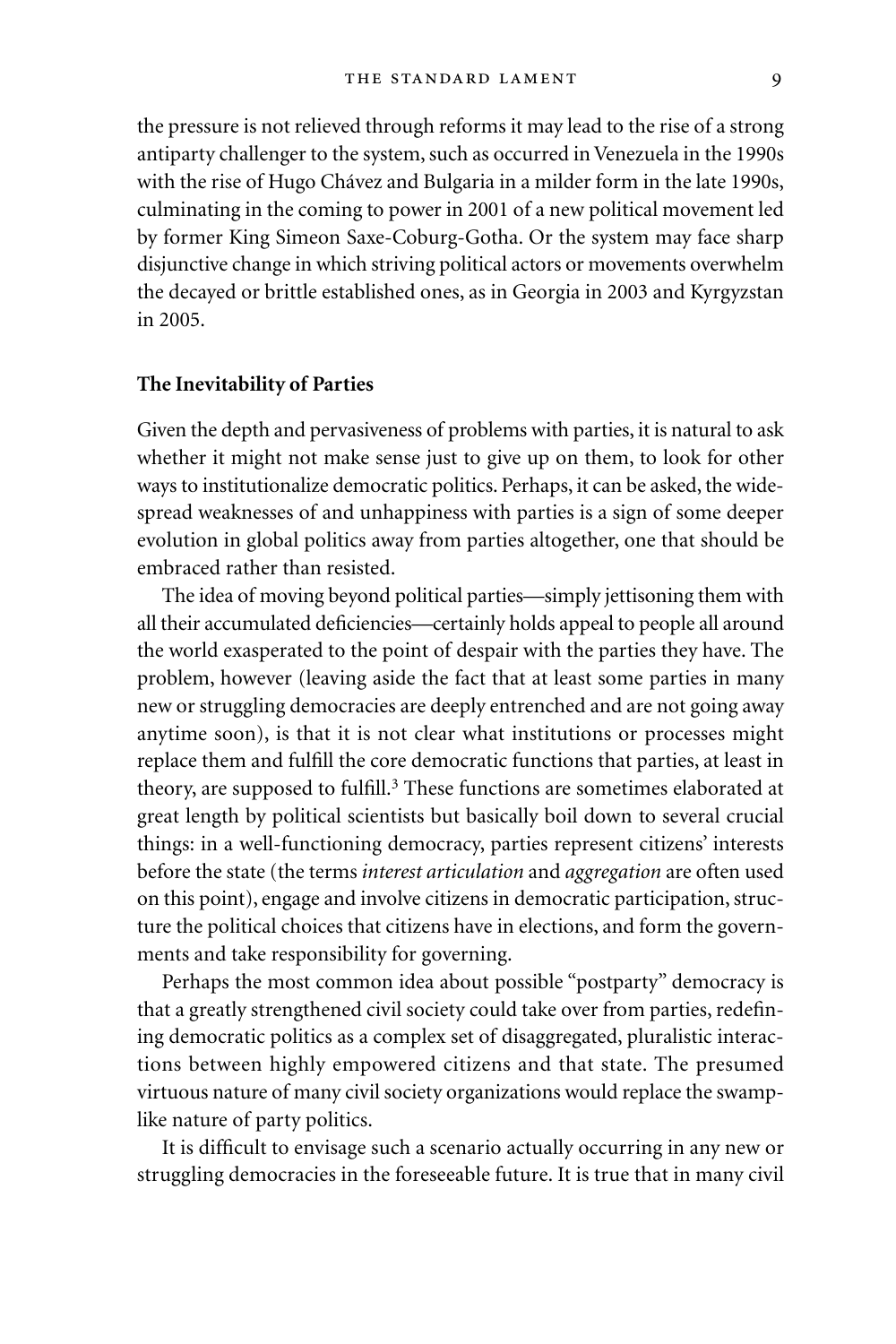society organizations have multiplied rapidly, thanks in no small part to donor funding. The civil society boom consists in most cases of the proliferation of a narrow range of groups, mostly advocacy and service nongovernmental organizations (NGOs), that have serious limits of their own as a new form of interest representation. Many of these groups have surprisingly weak ties to the citizenry. They are self-appointed representatives of an assumed public interest, following the rather particularist agenda of a circumscribed set of activists (and often their foreign funders). Even if these NGO leaders were widely and fairly representative, it is not clear how a political system could function effectively with the very disaggregated nature of such representation, in which no organizations attempt to aggregate a broader pool of interests and issues. In those societies, such as the United States, where specialized interest groups are unusually strong, democracy does not seem to be transforming into a new and better form. Instead, political analysts usually lament the paralyzing and distorting effects of hypertrophic interest-group politics.

Visions of a civil society–based, nonparty democracy also fall short regarding the structuring of political choices and the organization of governance. For democracy to be meaningful, citizens must have some real choices between alternative sets of both people and policies. If parties do not exist to structure choices and run the government, some other organizations would have to fulfill that role. If the political choices presented to citizens were merely a scattering of individuals not organized in groups, it is hard to imagine how a government made up of such nonassociated individuals would function coherently. If the political choices were ordered in groups, it is hard to see how these groups would not quickly take on the characteristics of parties once they started competing for power, including the various familiar negative attributes, such as self-interest, corruption, and combative rivalries. Stated differently, if civil society organizations did become the organizing bodies for political competition and governance they would quickly lose whatever virtuous qualities they had once they were subjected to all the competitive pressures that make parties so problematic.

In short, although democracy is of course an evolving corpus of political ideas and practices that will take on new forms over time, it is difficult now to envisage a genuine democracy—with real political alternatives open to citizens and broad-based representation of citizens' interests—without political parties or some organizations very much like them. The fact that parties are falling so glaringly short in new or struggling democracies does not point to a path of doing without them. Although it is very hard to live with parties, if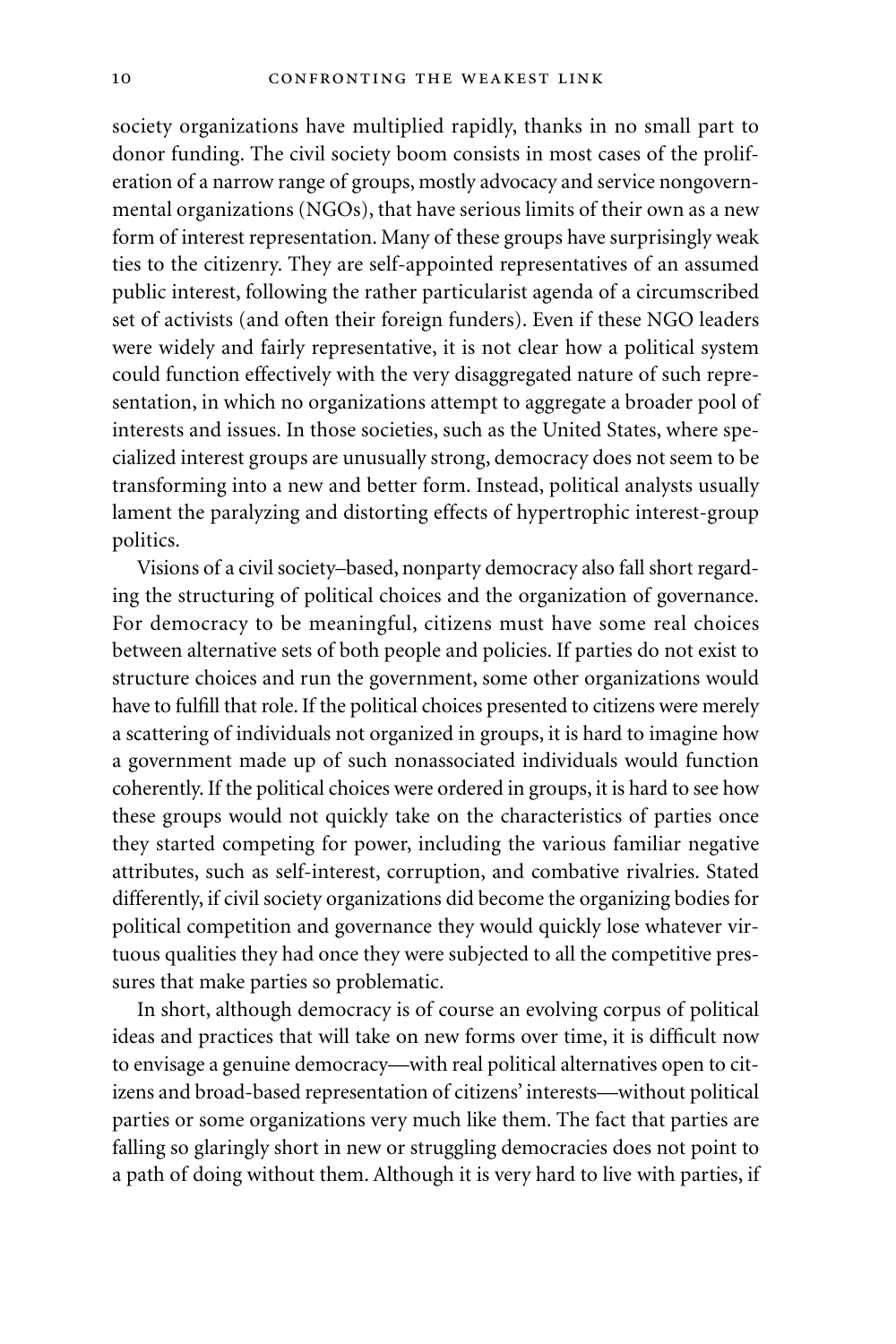one wants to make a serious attempt at democracy it remains necessary for now to live with them.

#### **Consequences of Party Problems**

Political parties are hardly the only problematic institutions in new or struggling democracies. Most of the major political institutions in these countries, whether executive branch ministries, legislatures, judiciaries, or local governments, are beset with serious shortcomings. Nevertheless, given the crucial democratic functions that political parties are expected to play, the consequences of troubled political party development are especially harmful.

Attempting to identify these consequences is complicated by the general difficulty of sorting out causes and effects when it comes to broad political phenomena. Is widespread political apathy in a country, for example, a result of the failings of the country's political parties or one of the factors that contributes to the difficulty of building effective parties? Should the existence of entrenched, corrupt patronage networks in a state bureaucracy be understood as a result of patronage-oriented parties or an impediment to the development of parties not rooted in patronage? The political fabric of any society cannot be separated into neat piles of causes and consequences. Interactive and sometimes circular relationships exist at every level.

Probably the most obvious and possibly the most serious negative consequence of the problematic party development common to so many new or struggling democracies is the inadequate representation of citizens' interests. Leader-centric parties with weak organizations, low policy capacity, and vague ideologies are poor at articulating and aggregating the interests of citizens. They usually fail to develop close, regular ties to a defined constituency. They concentrate on serving their own immediate interests, which are often the direct interests of their leaders or of the small circle of financial backers of the party. Even those parties that have managed to develop substantial organizations and roots in a defined constituency usually fall badly short on representation because their relationship to their constituency is based on patronage ties.

Inadequate representation of interests appears as one of the central problems facing new or struggling democracies. In Latin America, for example, the much-discussed crisis of democracy that the region faces is often cast in the region precisely as a dual crisis of representation and crisis of parties. All around the world in countries that have moved away from authoritarianism, citizens are very frustrated with their governments and their frustration is rooted in the sense that the government is not responding to their needs and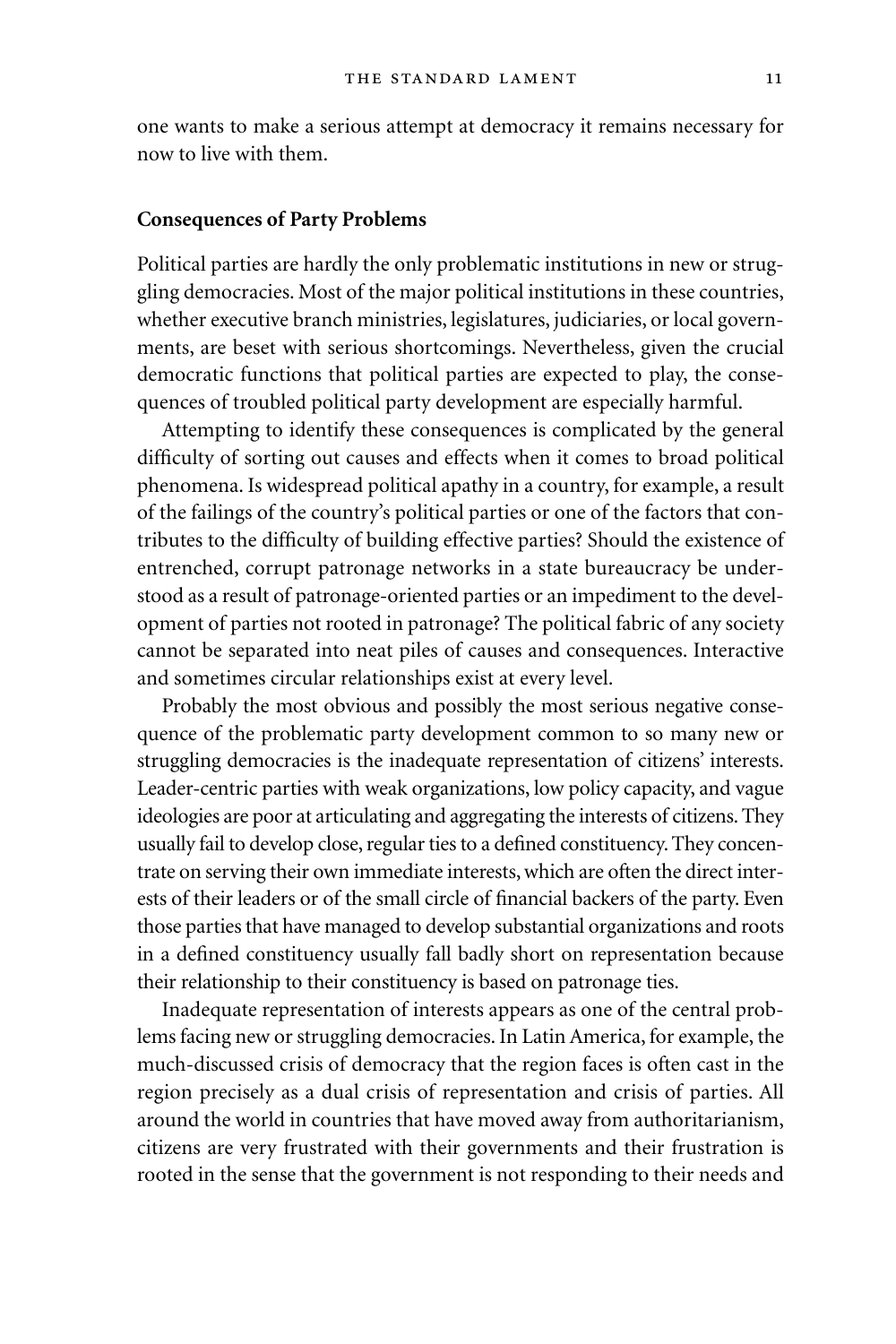interests. Political analysts often describe new or struggling democracies as facing the challenges of going beyond formal or electoral democracy to substantive democracy. It is the problem of representation—establishing governments that are not merely elected by the people but actually serve the people—that lies at the core of this overall attempted passage.

Although the troubled state of political parties is clearly a central cause of the problem of representation, it is not the only one. The effective representation of citizens' interests in a democracy requires an interconnected set of sociopolitical conditions and institutions, including a citizenry capable of expressing its interests and a state capable of doing something meaningful to respond to citizens' needs. Political parties are a critical connective mechanism between citizens on the one hand and the state and government on the other, but they cannot operate in a vacuum. The atomized nature of many postauthoritarian polities—the fragmentation, low levels of trust, and weak associational life—often undermines the ability of citizens to work together to express their interests. The high levels of poverty and socioeconomic marginalization in many new or struggling democracies also work against active, empowered citizenries. At the other end of the potential representational chain, the state weakness endemic in many of these countries also contributes significantly to the problem of representation.

At least two other major negative consequences for democratization of problematic political parties are also apparent. Parties often fall badly short in the domain of political education or socialization of citizens into the democratic process. They do little to help citizens understand the how and why of democratic participation beyond voting. Their own ideological incoherence confuses rather than clarifies the choices citizens might make about possible directions for their society. Their often insalubrious involvement in money politics of one type or another distorts the nature of contacts they have with citizens and the political values they embody.

Troubled parties also do damage to democratization through poor fulfillment of their governmental function. When parties come to power or at least participate in government, they tend to import their internal pathologies into government. Party elites used to working in hierarchical, personalistic, and untransparent organizations carry those habits into the governmental roles they assume. Parties dependent on powerful, behind-the-scenes financial backers bring those unhealthy ties into the center of power. Parties that sell places on their candidate lists to wealthy political actors create members of parliament who think they need to steal sizeable amounts of money to make up for what they spent to get into power.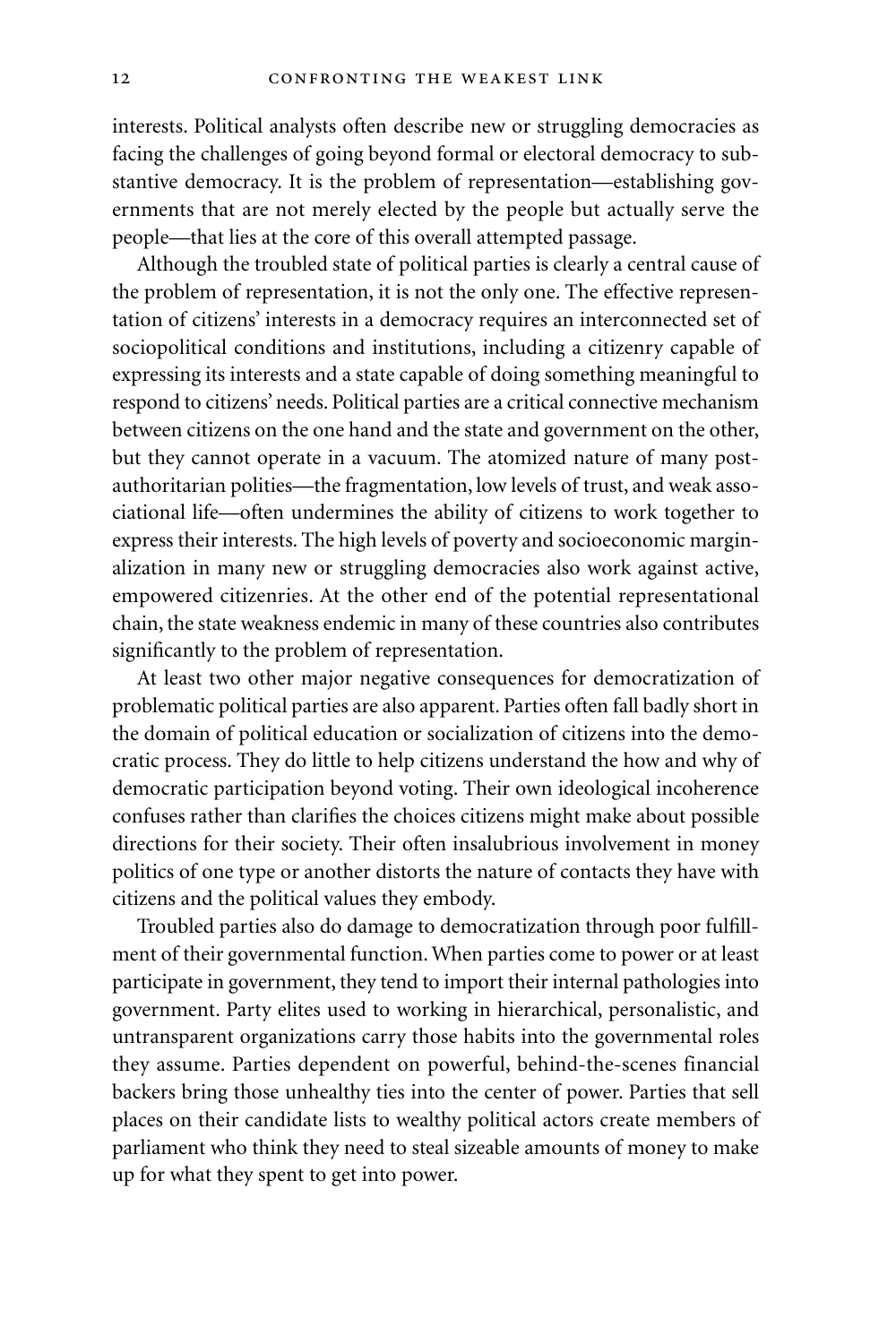In short, it is clear that the state of political parties in these countries spells trouble for democratization. Major functions of political representation, political socialization, and governance are poorly fulfilled by any parties, with manifold effects throughout the political systems. A closer look at different transitions could certainly identify still other political problems that parties are creating or contributing to. As discussed later in this book, it can be hard to agree at times on what optimal political party development might look like in any one place. The basic point should be clear: The troubled state of parties in new or struggling democracies constitutes a weak link, indeed often the weakest link, in their attempted democratization.

## **The Aid Response**

There is an international response to the troubled state of political party development in countries attempting democratization—international political party aid. A large array of Western political parties, party foundations or institutes affiliated with parties, specialized aid organizations that work closely with political parties, as well as a growing number of multilateral organizations (such as the United Nations Development Programme, the Organization of American States, and the Organization for Security and Co-operation in Europe) carry out programs to bolster political party development all around the developing and postcommunist worlds.

The first phase of international political party aid was the work that the German *Stiftungen*, or party foundations, especially the Konrad Adenauer Stiftung, the Fredrich Ebert Stiftung, and the Friedrich Naumann Stiftung, did in Southern Europe and Latin America from the 1970s through the 1980s, the early years of democracy's Third Wave. They were joined in the mid-1980s by the two U.S. party institutes, the International Republican Institute (IRI) and the National Democratic Institute for International Affairs (NDI). As democracy spread in the late 1980s and across the 1990s, many European parties and party foundations, especially from France, Great Britain, the Netherlands, Portugal, Spain, and Sweden, joined the field. Party aid began reaching widely in Africa, Central and Eastern Europe, Latin America, and the former Soviet Union. In the current decade, the growing perception that political parties are doing poorly in many new or struggling democracies has prompted several Northern European countries, including Finland, the Netherlands, Norway, and Sweden, to get more deeply involved in political party aid, as well as some multilateral organizations, including the three mentioned above.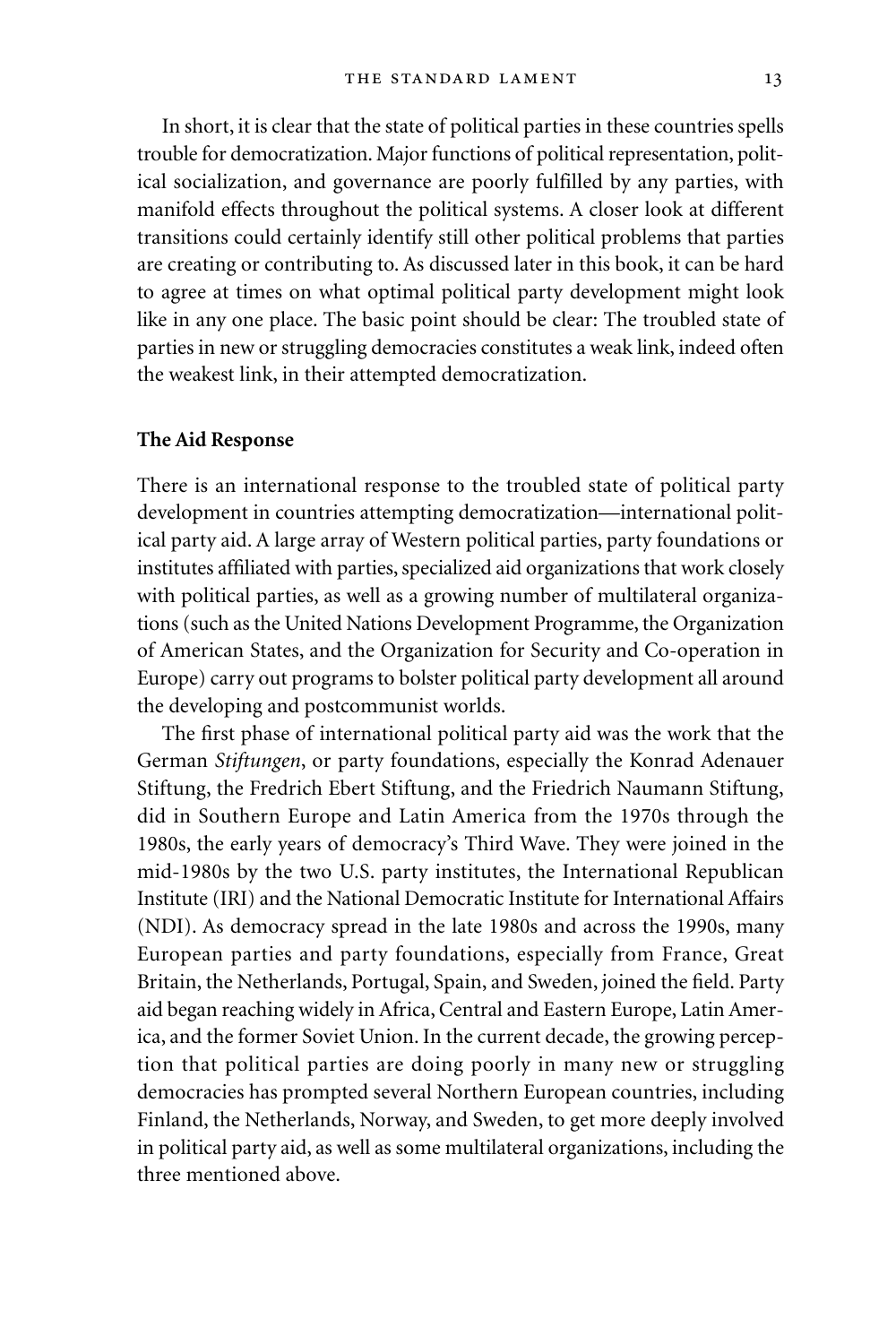Party aid is one part of the larger domain of democracy aid, a field that has experienced enormous growth over the past several decades. Democracy aid has come to be made up of many specialized and often somewhat separate subfields. Aid for trade unions, for example, is carried out in fairly narrowly bounded programs by Western groups affiliated with trade unions. Media assistance is also its own domain, populated by media specialists working for Western media-affiliated organizations. Party aid also constitutes one of these subfields, with its own discrete programs carried out by its own set of specialized organizations, usually tied to Western political parties. Party aid is often even more separate than many other areas of democracy assistance. Quite a few parts of the democracy promotion community are wary of direct contact with parties. They perceive them as highly problematic potential partners, both because parties are openly political organizations and often have a reputation of being corrupt. Thus working with them carries a clear risk of being accused of engaging in partisan meddling or having corrupt counterparts. Simultaneously, many party aid groups cultivate a separation from other parts of the democracy aid domain, believing that they alone have the necessary expertise to work with parties and that the inherently political nature of party work naturally sets it apart from many of the other areas.

#### **Analysis Missing**

Although party aid has been going on for decades and has reached parties in probably close to one hundred countries, remarkably little has been written about it. Only a handful of articles or reports by policy analysts or scholars have been published on the subject.<sup>4</sup> Some evaluations of party programs exist, usually sponsored by funders of party aid or occasionally by party aid groups themselves. Most of these evaluations are focused on specific country programs.5 They examine outputs of the programs, doing little to identify and assess basic assumptions and methods, judge the overall effects of such work, or attempt crossnational or crossregional comparisons. As new actors have joined the field in this decade they commonly ask what they should read to understand the state of the art. The answer they usually get is that there is little to read and that although some significant accumulated knowledge does exist about party aid, it is highly dispersed, being located largely in the minds of experienced individual practitioners.

This paucity of reflective, analytic assessments of past work and a corresponding dispersion of accumulated wisdom are not just characteristic of party aid but of democracy aid generally. I highlighted some of the reasons for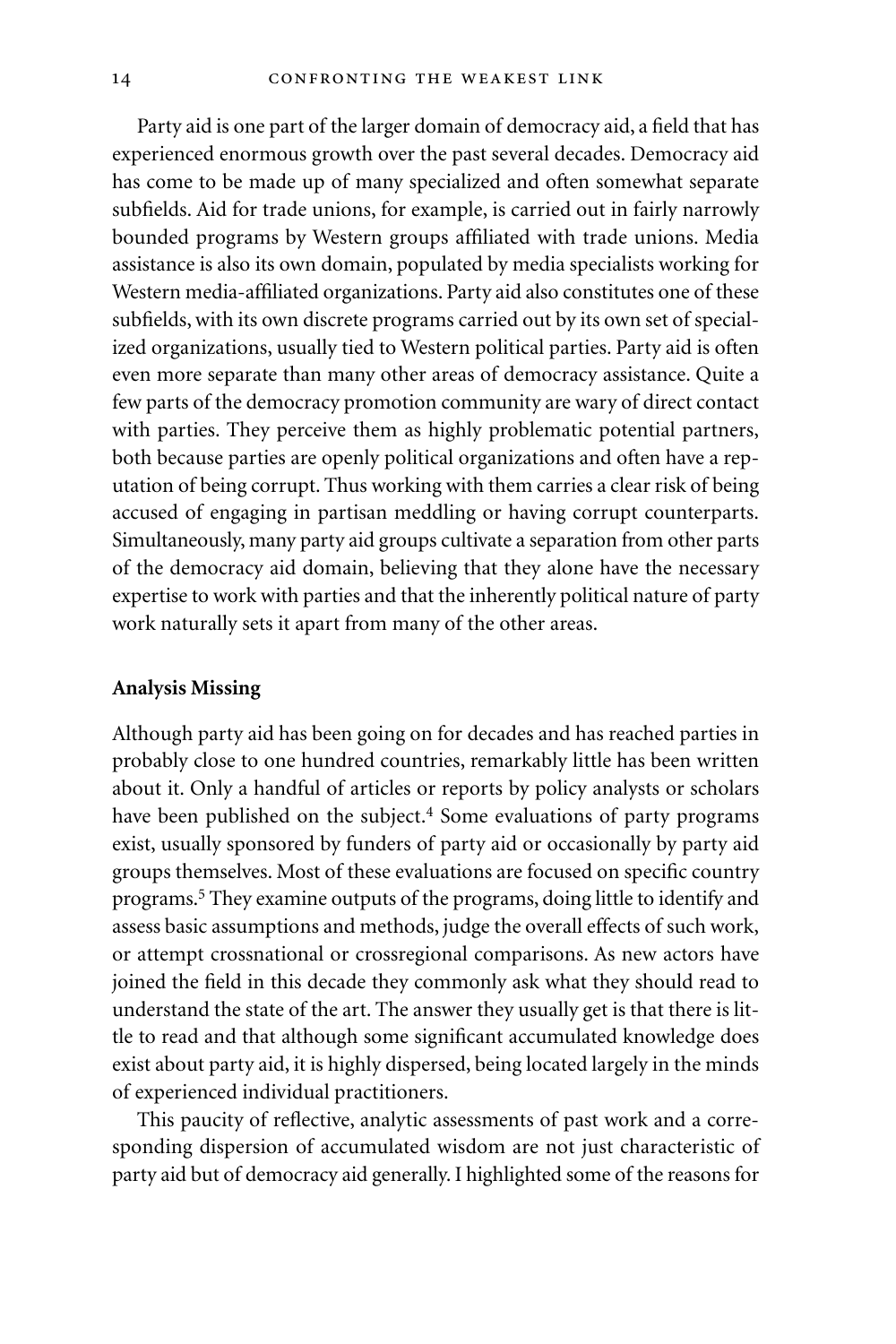this shortage in my 1999 book, *Aiding Democracy Abroad*, and the situation has only changed modestly since then. Democracy promoters tend not to reflect systematically on their work. They are action-oriented people and organizations, much more inclined to throw themselves into the next challenge than to take time to analyze carefully and critically what they did last. Funders of such work create few incentives for probing retrospection, pushing implementing organizations to deliver rapid results and rush from one assignment to the next. Democracy promoters are not only action-oriented, they are also often infused with a certain missionary spirit, a belief that their work is by nature valuable and good, which also inhibits critical self-reflection.

The scholarly community has been noticeably slow to take up the topic. Many of the issues presented by democracy aid are too applied to be of interest to scholars rewarded for advancing or attacking theoretical frameworks. Democracy aid falls in between academic disciplines, touching on international relations, comparative politics, law, and various others, but belonging squarely to none. Many scholars have not seen this domain as being especially significant, incorrectly dismissing it either as an area of little real import or just heavy-handed Cold War–style U.S. political interventionism revisited.

This lack of outside analysis and writing is starting to change, at least with respect to some parts of the democracy promotion field. Some useful writings on international efforts to promote free and fair elections, civil society development, and postconflict political construction, for example, have started to appear. Party aid, however, remains at the other end of the scale in terms of outside attention. To the extent it receives public attention, it comes as broadsides and pushback from certain autocratic governments accusing party aid actors of political meddling—attention that contributes some heat to the subject but not much light.

As a result, no extensive, up-to-date analytic treatment of party aid exists that answers basic questions about this vital, growing domain:

- What are the main characteristics of political parties in new or struggling democracies and what causes parties in such a varied set of countries to have a very similar set of problematic organizational and operational characteristics?
- Are the deficiencies of parties in new or struggling democracies basically similar to or different from the problems of parties in established democracies?
- What are the main contours and dimensions of the party aid response to the problems of political parties in new or struggling democracies—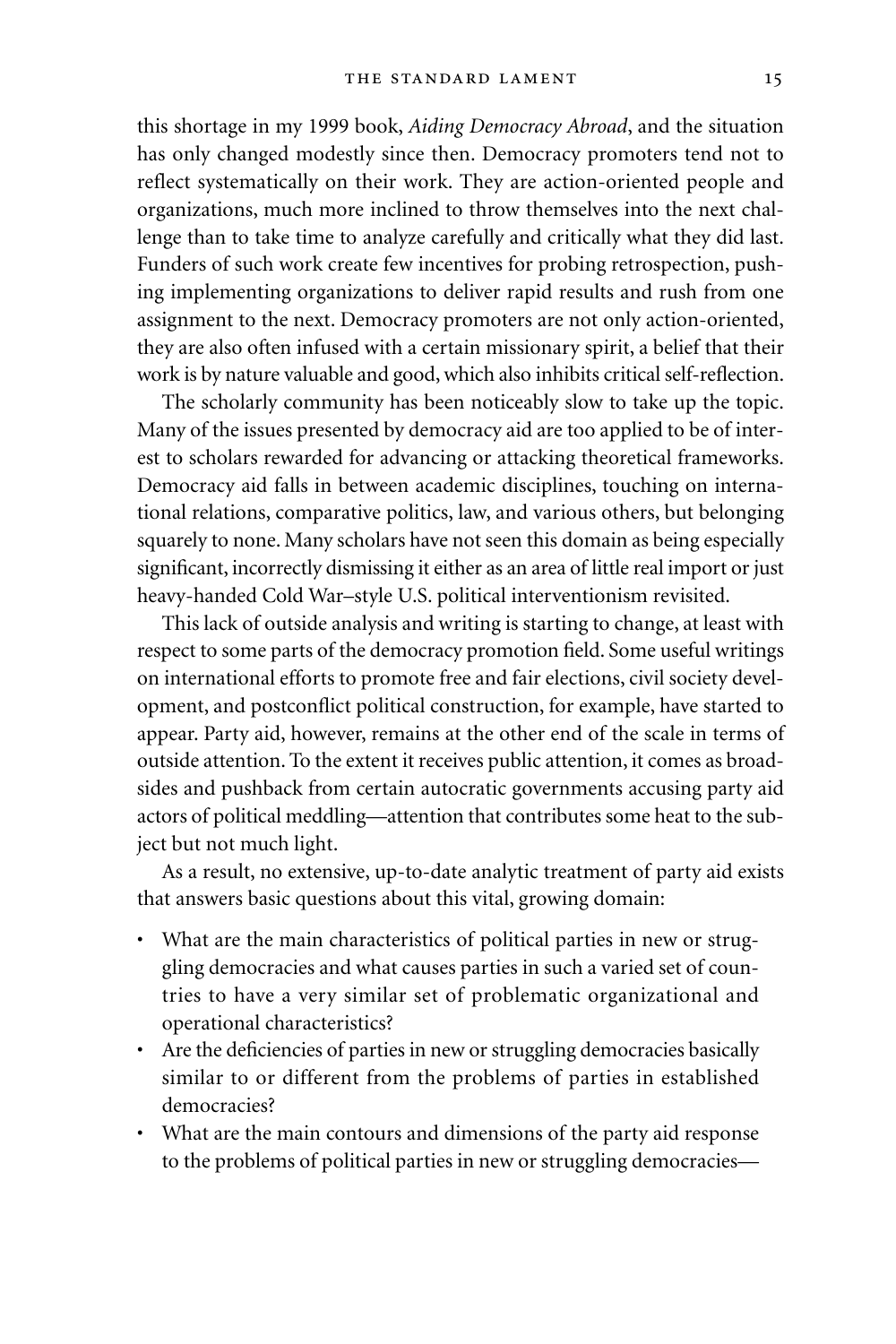who are the main actors, what are the principal types of activities, what methods are used, and what are the goals?

- What are the strengths and weaknesses of party aid, and what innovations are being tried?
- What political interests do party aid programs serve and, in particular, are they used to favor particular parties for the sake of influencing electoral outcomes?
- What effects does party aid have?
- What is the future of party aid? How can it be strengthened and what is reasonable to expect of it?

#### **Aim, Structure, and Basis of the Book**

This book aims to provide such an account. It offers an analytic overview of the state of political parties in new or struggling democracies and the world of political party aid, and at least preliminary answers to the aforementioned questions. It is not possible in this modest volume to attempt a comprehensive history or record of international party assistance, a history that would require an enormous amount of research to recover and tell (much of it not being written down anywhere and existing only in people's memories). The goal is to arrive at least at a stocktaking of where the field is and where it is likely going.

The book has a two-part structure. The first two chapters after this introduction set up the analysis of party aid by examining the state of political parties in new or struggling democracies. Chapter 2 provides a quick region-by-region tour of the evolution and state of parties in the developing and postcommunist worlds. Chapter 3 presents an explanation of why parties in new or struggling democracies are troubled and a framework for analyzing party systems in these countries. The remainder of the book concentrates on party aid. Chapter 4 is an overview of party aid—its principal actors, evolution, and method. Chapter 5 critically examines the standard method and identifies innovations that some organizations are attempting to make. Chapter 6 delves into the interests behind party aid and the issue of partisanship. Chapter 7 assesses the effects of party aid. Chapter 8 considers a new, rapidly growing part of the field—programs aimed at changing party systems rather than individual parties. Chapter 9 summarizes the main arguments of the earlier chapters and explores how party aid might go deeper through greater explicit attention to power and politics.